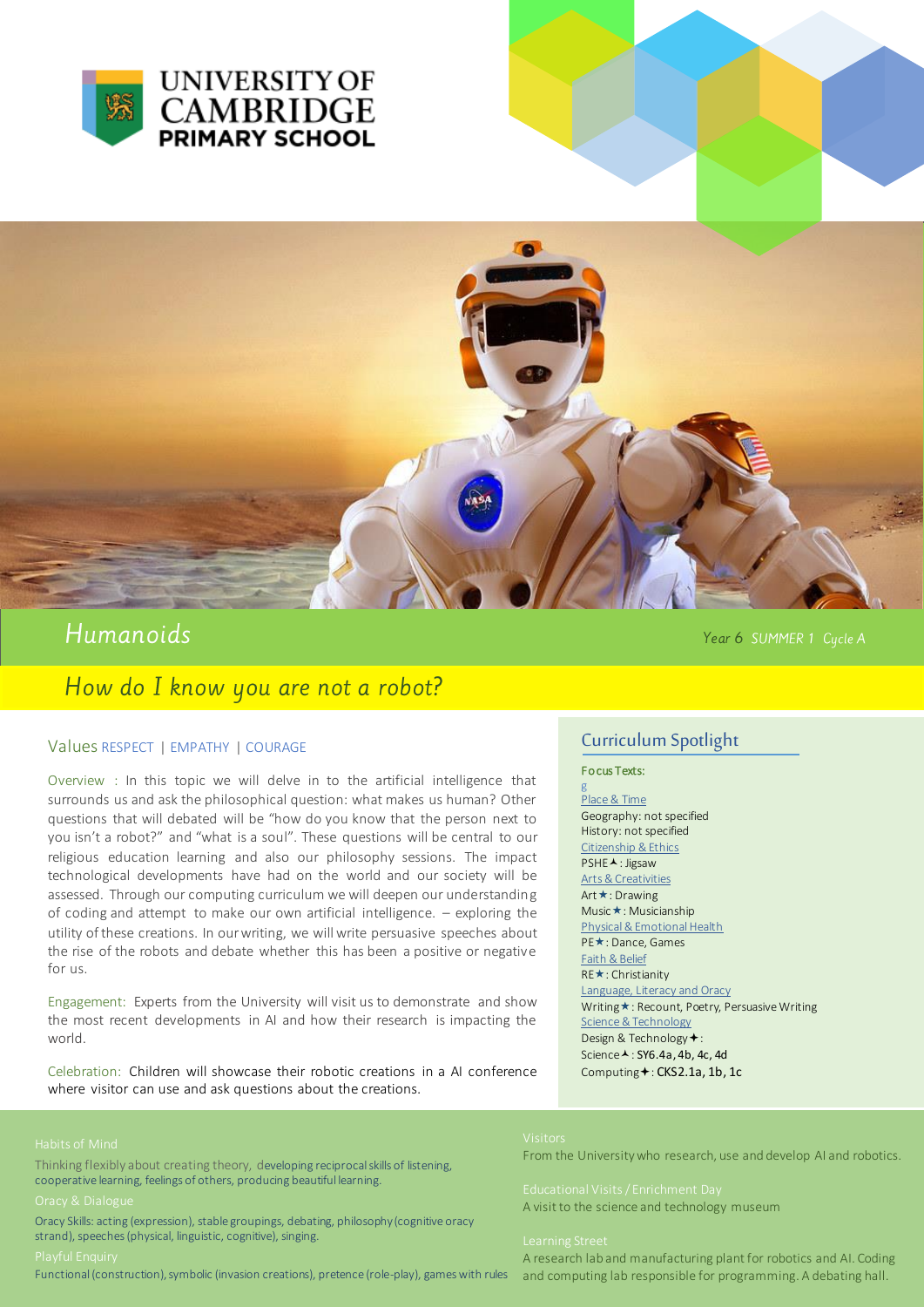

Focus Texts:

| Subject                               |              | <b>Learning Journey</b>                    |                                                                                                                                                                                                         |                                                                                                                                                       |                                                                                                                                                      |                                                                                                                                                                                                                    |                                                 |  |  |  |
|---------------------------------------|--------------|--------------------------------------------|---------------------------------------------------------------------------------------------------------------------------------------------------------------------------------------------------------|-------------------------------------------------------------------------------------------------------------------------------------------------------|------------------------------------------------------------------------------------------------------------------------------------------------------|--------------------------------------------------------------------------------------------------------------------------------------------------------------------------------------------------------------------|-------------------------------------------------|--|--|--|
|                                       |              | Week 1                                     | Week 2                                                                                                                                                                                                  | Week 3                                                                                                                                                | Week 4                                                                                                                                               | Week 5                                                                                                                                                                                                             | Week 6                                          |  |  |  |
| Arts &<br>Creativitie<br>$\mathsf{S}$ | Art          | $\star$                                    | $\star$                                                                                                                                                                                                 | $\star$                                                                                                                                               | $\star$                                                                                                                                              | $\star$                                                                                                                                                                                                            | $\star$                                         |  |  |  |
|                                       | <b>Music</b> | $\star$                                    | $\star$                                                                                                                                                                                                 | $\star$                                                                                                                                               | $\star$                                                                                                                                              | $\star$                                                                                                                                                                                                            | $\star$                                         |  |  |  |
| Language, Literacy & Oracy            | Oracy        | Storytelling                               | Performance Poetry                                                                                                                                                                                      | Group Task                                                                                                                                            | Presentations                                                                                                                                        | Speeches                                                                                                                                                                                                           |                                                 |  |  |  |
|                                       | Key texts    |                                            |                                                                                                                                                                                                         |                                                                                                                                                       |                                                                                                                                                      |                                                                                                                                                                                                                    |                                                 |  |  |  |
|                                       | Writing      | Recount / Diary                            |                                                                                                                                                                                                         |                                                                                                                                                       | Calligrams                                                                                                                                           | Persuasive Writing<br>(speeches)                                                                                                                                                                                   |                                                 |  |  |  |
|                                       | Spelling     | Words containing the<br>letter-string ough | Year 5 Common<br><b>Exception Words</b>                                                                                                                                                                 | Words with 'silent'<br>letters (i.e. letters<br>whose presence<br>cannot be predicted<br>from the<br>pronunciation of the<br>word - etymology)        | Revisit and review<br>$3$ and $4$                                                                                                                    | Revisit and review<br>$3$ and $4$                                                                                                                                                                                  | Revisit and review<br>3 and 4 and Year 5 so far |  |  |  |
|                                       | Grammar      | Modal verbs                                | Adverbs of time                                                                                                                                                                                         | Synonyms and<br>antonyms                                                                                                                              | Devices to build<br>cohesion between<br>paragraphs                                                                                                   | Devices to build cohesion<br>between paragraphs                                                                                                                                                                    | SPAG assessment                                 |  |  |  |
| Mathe<br>matics                       | Maths        | Multiplication and<br>Division             | Multiplication and<br>Division                                                                                                                                                                          | Multiplication and<br>Division                                                                                                                        | Multiplication and<br>Division / Area and<br>perimeter                                                                                               | Multiplication and Division<br>/ Area and perimeter                                                                                                                                                                | Geometry (angles)                               |  |  |  |
| Science & Technology                  | Science      |                                            | recognise that light<br>appears to travel in<br>straight lines                                                                                                                                          | use the idea that light<br>travels in straight lines<br>to explain that objects<br>are seen because they<br>give out or reflect light<br>into the eye | explain that we see things<br>because light travels from<br>light sources to our eyes<br>or from light sources to<br>objects and then to our<br>eyes | use the idea that light travels<br>in straight lines to explain<br>why shadows have the same<br>shape as the objects that cast<br>them.                                                                            |                                                 |  |  |  |
|                                       | Computing    |                                            | design, write and debug<br>programs that<br>accomplish specific<br>goals, including<br>controlling or<br>simulating physical<br>systems; solve<br>problems by<br>decomposing them into<br>smaller parts | use sequence,<br>selection, and<br>repetition in programs;<br>work with variables and<br>various forms of input<br>and output                         | use logical reasoning to<br>explain how some simple<br>algorithms work and to<br>detect and correct errors<br>in algorithms and<br>programs          | understand computer<br>networks including the<br>internet; how they can<br>provide multiple services,<br>such as the world wide web;<br>and the opportunities they<br>offer for communication and<br>collaboration |                                                 |  |  |  |
| Place<br>&<br>Time                    | Geography    |                                            |                                                                                                                                                                                                         |                                                                                                                                                       |                                                                                                                                                      |                                                                                                                                                                                                                    |                                                 |  |  |  |
|                                       | History      |                                            |                                                                                                                                                                                                         |                                                                                                                                                       |                                                                                                                                                      |                                                                                                                                                                                                                    |                                                 |  |  |  |